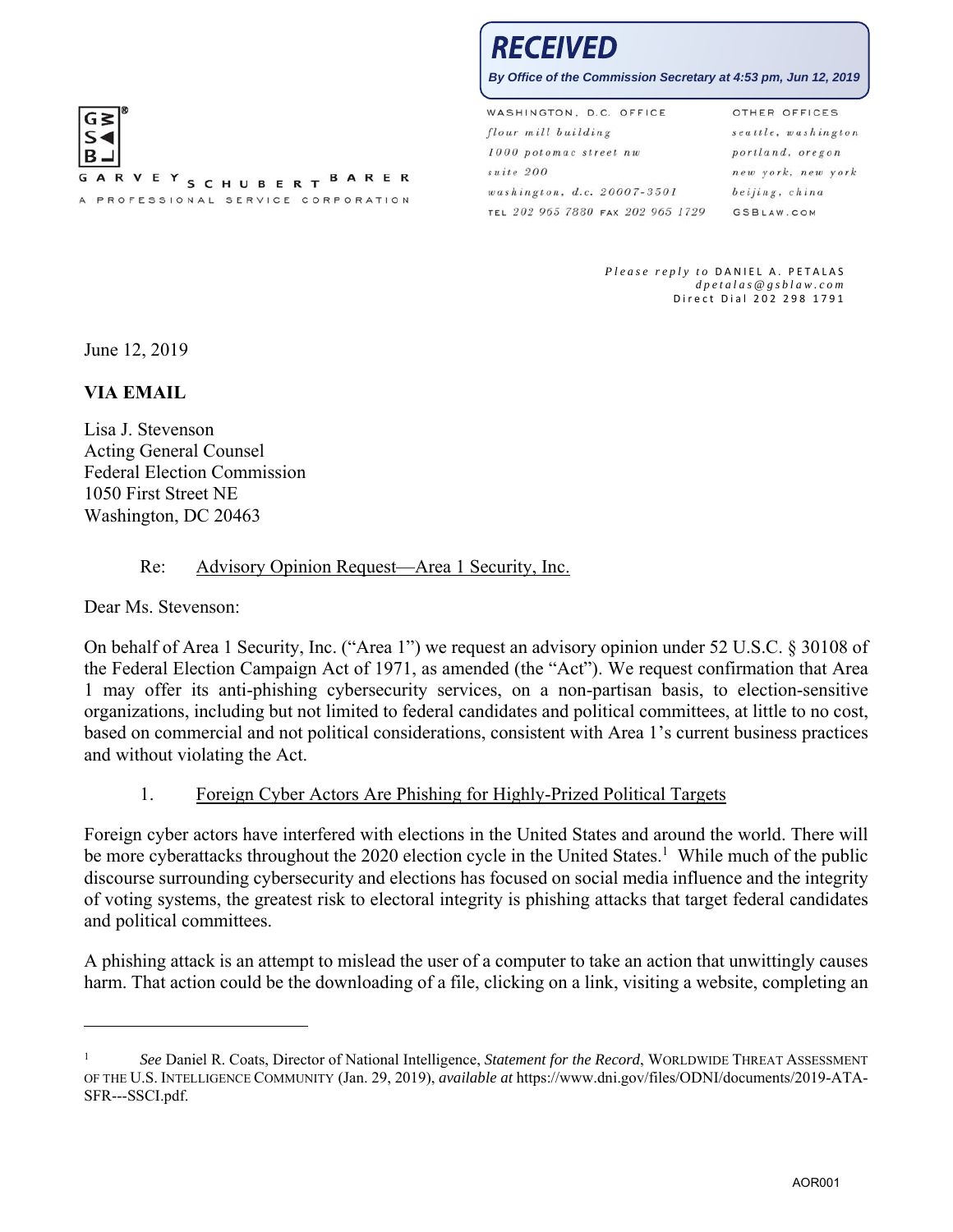$$
\begin{array}{|c|c|} \hline G \geq \\ S \blacktriangleleft \\ B \end{array}^{\tiny{\textcircled{\tiny{\#}}}}\text{G} \text{A} \text{R} \text{V} \text{E} \text{Y} \text{S} \text{C} \text{H} \text{U} \text{B} \text{E} \text{R} \text{T} \text{B} \text{A} \text{R} \text{E} \text{R}
$$

1

Ms. Stevenson June 12, 2019 Page 2

online form, or transferring sensitive data. The result of these actions can include installation of malware, theft of credentials, loss of data, theft of intellectual property and financial assets, and brand and reputation damage. Nine in ten cybersecurity breaches world-wide begin with phishing.

It takes only a single click by an individual at an election-sensitive organization to erode a foundational element of our democracy: free and fair elections.

- During the 2016 election cycle, foreign cyber actors launched phishing attacks against electionsensitive organizations. These included state boards of election, secretaries of state, the Democratic Congressional Campaign Committee (DCCC), the Democratic National Committee (DNC), and Hillary Clinton's Campaign.<sup>2</sup>
- During the 2018 election cycle, foreign cyber actors continued launching phishing attacks against election-sensitive organizations. These included political candidates, think tanks, and non-profits.<sup>3</sup>
- In the current 2020 election cycle, foreign cyber actors have already targeted election-sensitive organizations via phishing attacks.

Foreign cyber actors targeting election-sensitive organizations begin and intensify their attacks in concert with campaign milestones. These milestones include announcements of candidacy, FEC filing deadlines, debates, caucuses, primaries, and other major campaign milestones. The risk of damage increases as candidates gain momentum, expand their staffs, and get closer to election day.

Federal candidates and political committees are at a significant risk of phishing.<sup>4</sup> They assemble quickly and have limited resources to protect themselves. They employ a variety of full-time and part-time

<sup>2</sup> *See United States v. Netysksho*, No. 1:18-cr-00215-ABJ (D.D.C. filed Jul. 13, 2018), *available at* https://www.justice.gov/file/1080281/download.

<sup>3</sup> *See* Brad Smith, *We Are Taking New Steps Against Broadening Threats to Democracy*, MICROSOFT (Aug. 20, 2018), *available at* https://blogs.microsoft.com/on-the-issues/2018/08/20/we-are-taking-new-steps-against-broadening-threats-todemocracy; Natalie Andrews, *McCaskill Says Senate Office Was Target of Phishing Scam*, WALL ST. J. (July 26, 2018), *available at* https://www.wsj.com/articles/mccaskill-says-senate-office-was-target-of-phishing-scam-1532656049; Andy Kroll, *Documents Reveal Successful Cyberattack in California Congressional Race*, ROLLING STONE (Aug. 15, 2018), https://www.rollingstone.com/politics/politics-news/california-election-hacking-711202/.

<sup>4</sup> *See* Jeff Stein, *Exclusive: Russian Hackers Attacked the 2008 Obama Campaign*, NEWSWEEK (May 12, 2017), *available at* https://www.newsweek.com/russia-hacking-trump-clinton-607956; Dan Goodin, *Russia's Cozy Bear Comes Out of Hiding with Post-Election Spear-Phishing Blitz*, ARSTECHNICA (Nov. 19, 2018), *available at* https://arstechnica.com/techpolicy/2018/11/russian-hackers-suspected-of-launching-post-election-spear-phishing-party/; Adam Segal, *Will China Hack the U.S. Midterms?*, NY TIMES (Oct. 5, 2018), *available at* https://www.nytimes.com/2018/10/05/opinion/china-cyberattackhacking-us-midterm-election.html.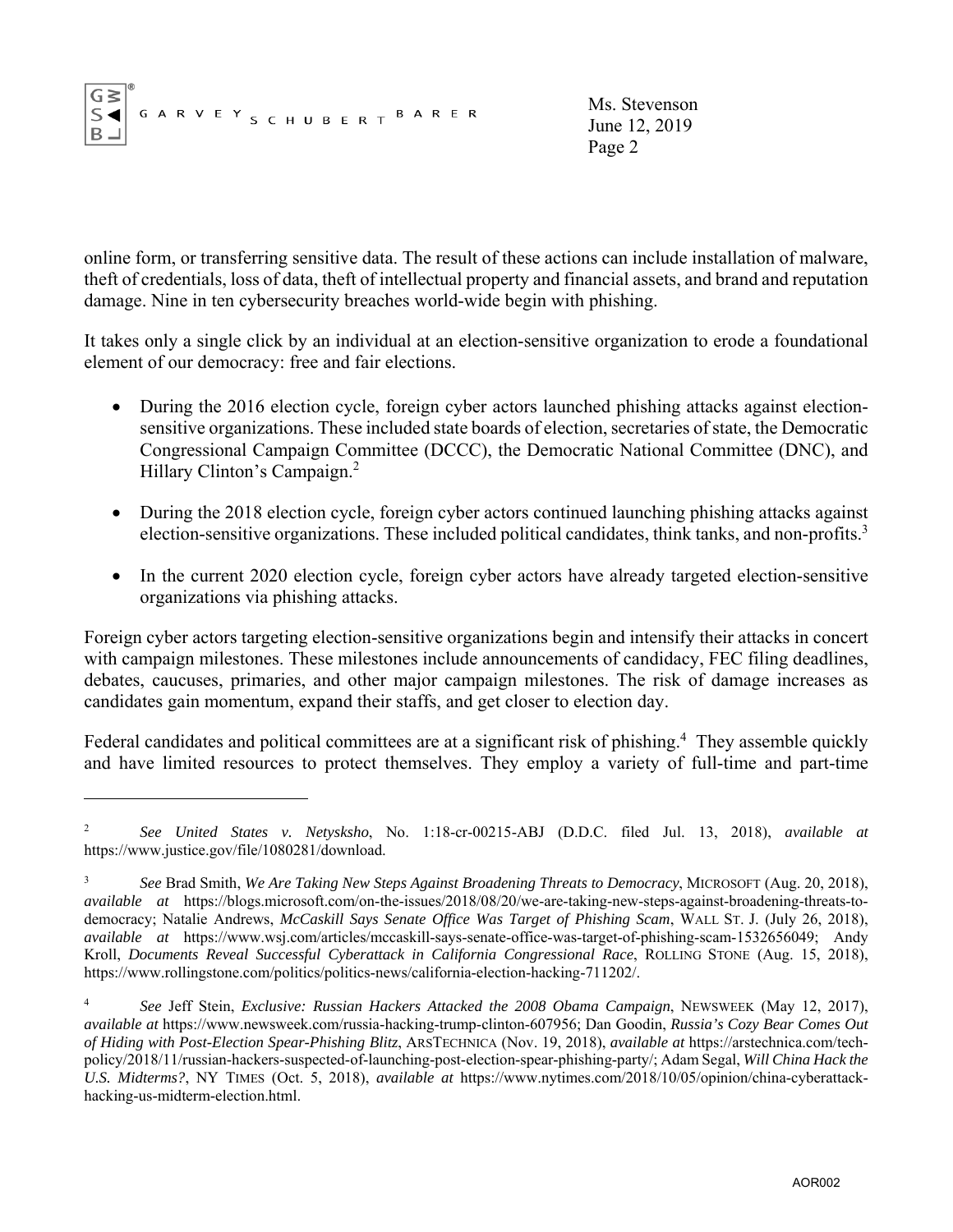| $\begin{array}{ c c } \hline G\,\textbf{S} & ^{\circ} \\ \textbf{S} & ^{\circ} \\ \textbf{B} & ^{\circ} \\ \hline \end{array}$ |  |  |  |  |  |  |  |  |  |  |
|--------------------------------------------------------------------------------------------------------------------------------|--|--|--|--|--|--|--|--|--|--|
|                                                                                                                                |  |  |  |  |  |  |  |  |  |  |
|                                                                                                                                |  |  |  |  |  |  |  |  |  |  |

Ms. Stevenson June 12, 2019 Page 3

employees, consultants, and volunteers on their staff who operate in multiple places of business, extending the impact of attacks to a larger network of organizations.

## 2. Area 1 Security Corporate Background

Area 1 has developed the most imaginative, comprehensive, and effective solution for eliminating phishing attacks.

The company is a privately-held corporation, owned principally by its employees and a group of private investors. Area 1 is not owned in any degree by any federal candidate or political committee. Area 1 has fewer than 100 employees, does not engage in lobbying, and retains no lobbyists or lobbying firms. Before founding Area 1, its co-founders worked in senior computer science and computer security positions at the National Security Agency and United States Cyber Command.

Area 1 has developed the industry's only preemptive and comprehensive solution to stop phishing, the root cause of damage in 95% of all cybersecurity incidents. Unlike the ineffectiveness of email gateways, anti-spam filters, and awareness programs, Area 1's solution preemptively tracks phishing campaigns in their formative stages and comprehensively stops them before they arrive in email in-boxes and give hackers access to sensitive information, causing damage.

Area 1's software is 100% cloud-based and takes advantage of the unlimited elasticity that the cloud provides. The ability to scale the service up or down on demand enables Area 1 to protect any new customers, regardless of size. Implementation of Area 1's software requires very little effort on the part of limited campaign technology staff, particularly important in the early stages of a campaign.

Area 1 has built distinctive technology that can protect any organization in the world that wants protection from phishing and the ensuing damages phishing causes. Area 1 believes that cybersecurity should be accessible to every organization that is at risk of being phished and that desires to protect itself. This protection is particularly critical for political campaigns targeted by hostile and technologically sophisticated foreign actors.

# 3. Area 1's "Little to No Cost" Pricing Strategy

Area 1's pricing strategy is called Pay Per Phish. Under Pay Per Phish, the client pays \$10 per phish that the company catches, with a non-negotiable predetermined cap or maximum for budgetary control. The predetermined cap or maximum is determined by the number of employees at an organization. Some clients prefer a negotiated fixed fee structure under an Enterprise License Agreement approach in lieu of the performance-based pricing afforded by Pay-Per-Phish, which can variably fluctuate monthly. Under Enterprise License Agreement pricing, clients negotiate fixed-term contracts and pay a fixed amount up front to use the product for the duration of that contract.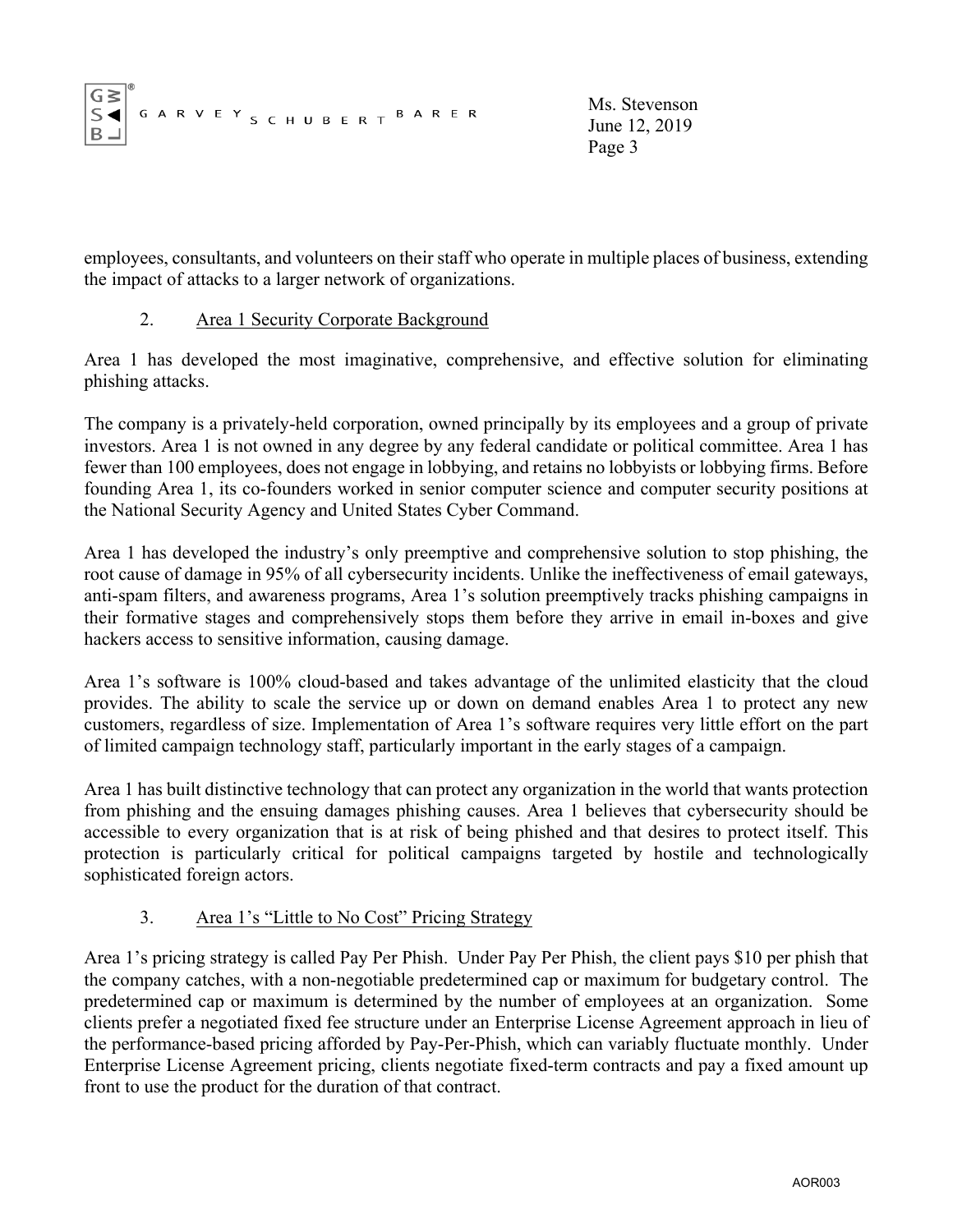|--|--|--|--|--|--|--|

Ms. Stevenson June 12, 2019 Page 4

Area 1's commercial team directly engages organizations that have more than  $5,000$  employees.<sup>5</sup> When an organization has fewer than 5,000 employees and provides a significant opportunity to improve its research and development initiatives, Area 1 offers a "little to no cost" pricing tier. Clients in the "little to no cost" tier are non-profits, humanitarian organizations, and startups. They pay an annual rate of \$1,337 or less.<sup>6</sup> Presently, Area 1 works with a significant number of non-political clients in the "little to no cost" tier.

## 4. Application to Federal Candidates and Political Committees

Area 1 proposes to offer anti-phishing cybersecurity services to federal candidates and political committees on a nonpartisan basis within its established "little to no cost" pricing tier.<sup>7</sup> Federal candidates and political committees eligible for the "little to no cost" pricing tier would have fewer than 5,000 employees.

Moreover, and very significantly to Area 1, in providing anti-phishing solutions to federal candidates and political committees, Area 1 expects to gain essential, highly valuable research and development benefits. Foreign cyber actors specifically target federal candidates and political committees with unique phishing campaigns unlikely to be seen by commercial customers for some time. Area 1 would gain highly valuable insight into new attack methodologies and other valuable threat intelligence data and would advance its product in the most challenging threat environment available. Area 1 firmly believes that experience would enhance its product for all of its clients as a result, with direct commercial benefits for the company.

Area 1 seeks an advisory opinion to clarify to federal candidates and political committees that they can accept the company's services in the "little to no cost" tier without violating the Act or Commission regulations.<sup>8</sup>

<sup>&</sup>lt;sup>5</sup> "Employees" refers to the number of full-time employees who have an email account at the client.

<sup>&</sup>lt;sup>6</sup> To be clear, Area 1 views \$1,337 as a negligible amount, consistent with its "little to no cost" pricing strategy. It selected that amount because "1337" is a numerical transposition of "leet," a term referring to an "elite" hacker or computer coder.

<sup>&</sup>lt;sup>7</sup> To be clear, for non-political clients that qualify for "little to no cost" pricing, Area 1 charges between zero and \$1,337 per year. Area 1 exercises discretion in selecting that price. However, Area 1 will charge all federal candidates and political committees that qualify for the "little to no cost" pricing tier the same fee of \$1,337 per year.

The presidential debates in late June 2019 may trigger more attacks. Area 1 respectfully requests a decision as quickly as possible. The company would be pleased to forego a hearing to the extent a favorable decision by tally vote may be available.